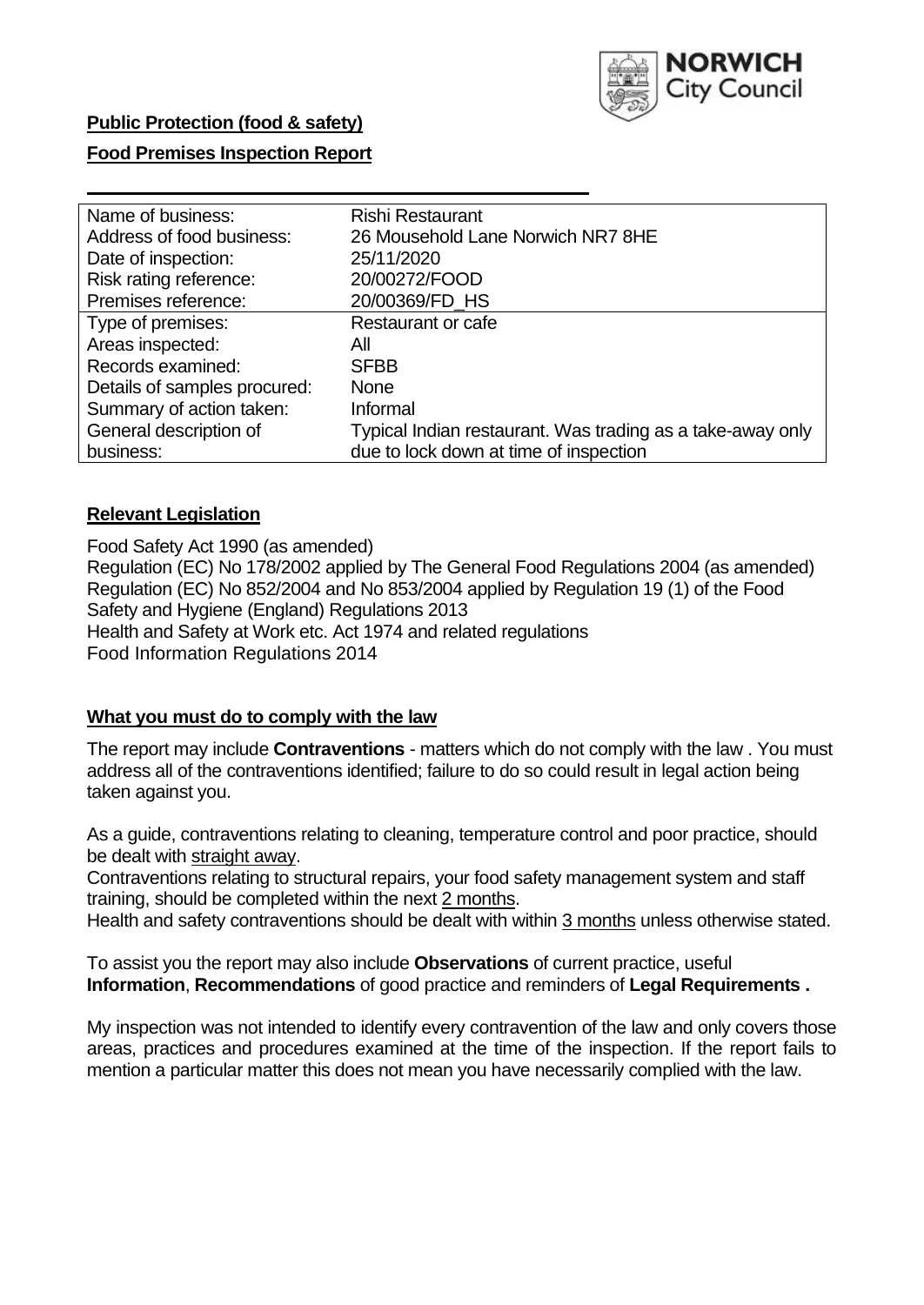# **FOOD SAFETY**

# **How we calculate your Food Hygiene Rating:**

 The food safety section has been divided into the three areas which you are scored against for the hygiene rating: 1. food hygiene and safety procedures, 2. structural requirements and 3. confidence in management/control procedures. Each section begins with a summary of what was observed and the score you have been given. Details of how these scores combine to produce your overall food hygiene rating are shown in the table.

| <b>Compliance Area</b>                     |          |    |           | <b>You Score</b> |                          |    |           |                 |                |  |  |
|--------------------------------------------|----------|----|-----------|------------------|--------------------------|----|-----------|-----------------|----------------|--|--|
| Food Hygiene and Safety                    |          |    |           | $\Omega$         | 5                        | 10 | 15        | 20              | 25             |  |  |
| <b>Structure and Cleaning</b>              |          |    | $\Omega$  | 5                | 10                       | 15 | 20        | 25              |                |  |  |
| Confidence in management & control systems |          |    | $\Omega$  | 5                | 10                       | 15 | 20        | 30 <sup>°</sup> |                |  |  |
|                                            |          |    |           |                  |                          |    |           |                 |                |  |  |
| <b>Your Total score</b>                    | $0 - 15$ | 20 | $25 - 30$ |                  | $35 - 40$                |    | $45 - 50$ |                 | > 50           |  |  |
| <b>Your Worst score</b>                    | 5        | 10 | 10        |                  | 15                       |    | 20        |                 | $\blacksquare$ |  |  |
|                                            |          |    |           |                  |                          |    |           |                 |                |  |  |
| <b>Your Rating is</b>                      | 5        | 4  |           | 3                | $\overline{\mathcal{P}}$ |    |           |                 | $\Omega$       |  |  |

Your Food Hygiene Rating is 3 - a generally satisfactory standard

# **Please remember to register your food business at:https://www.norwich.gov.uk/foodbusinessregistration**

# **1. Food Hygiene and Safety**

 with legal requirements. You have safe food handling practices and procedures and all the Food hygiene standards are high. You demonstrated a very good standard of compliance necessary control measures to prevent cross-contamination are in place. Some minor contraventions require your attention. **(Score 5)** 

000300

# Contamination risks

 **Contravention** The following exposed food to the general risk of cross-contamination with bacteria or allergens or its physical contamination with dirt, foreign objects or chemicals:

- loose raw chicken and fish in bulk freezer
- worn chopping boards

### Temperature Control

 **Contravention** The following evidence indicated there was a risk of bacteria growing on food:

• food temperatures were not being monitored in the fridge under main window in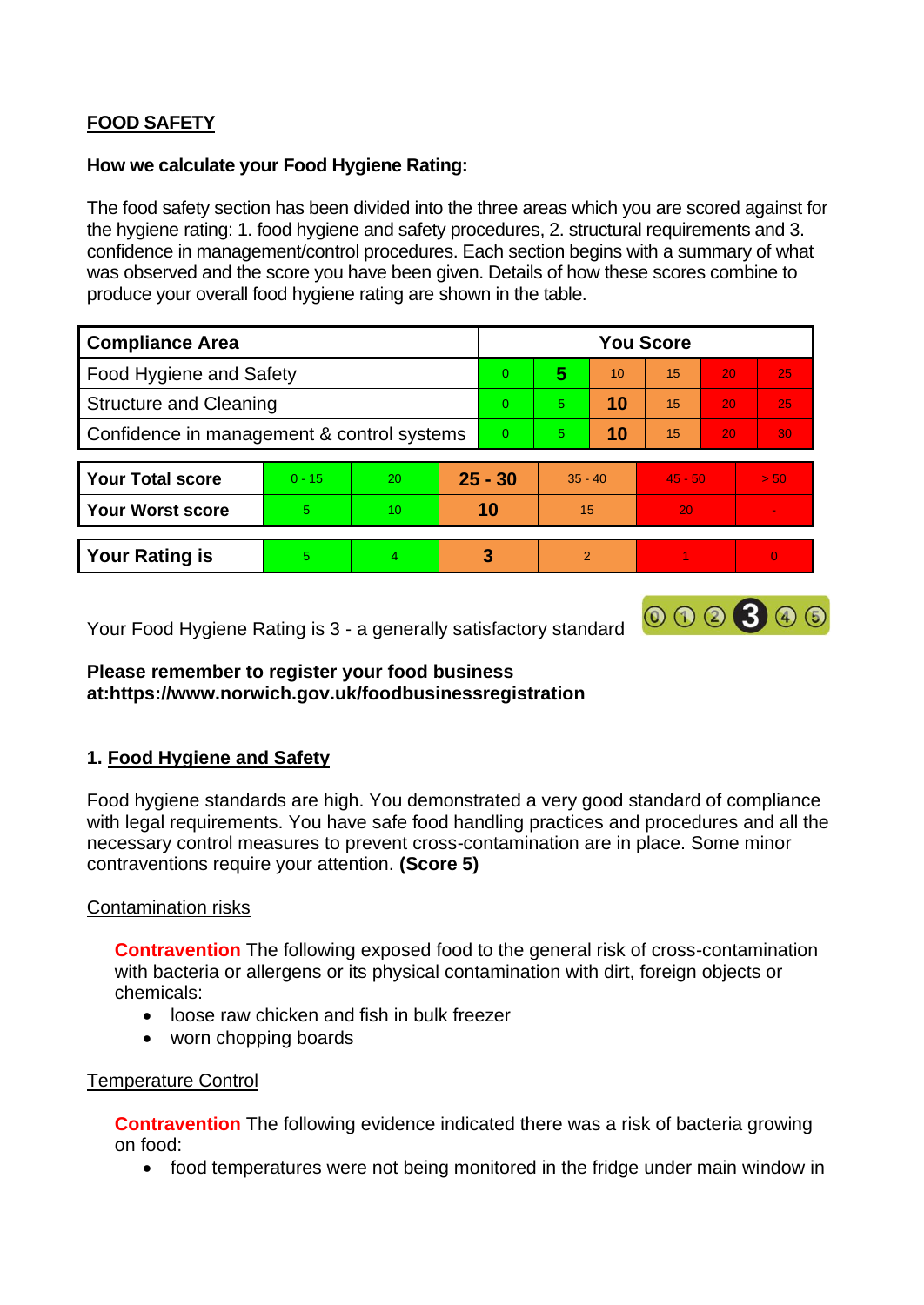### kitchen

# **2. Structure and Cleaning**

The structure facilities and standard of cleaning and maintenance are of a generally satisfactory standard but there are some repairs and/or improvements which are required in order for you to comply with the law. Pest control and waste disposal provisions are adequate. The contraventions require your attention; although not critical to food safety they may become so if not addressed. **(Score 10)** 

# Cleaning of Structure

**Contravention** The following items were dirty and require more frequent and thorough cleaning:

- floor/wall junctions
- around equipment feet
- behind and under equipment
- mastic joints behind sinks
- fly screens

# **Maintenance**

**Contravention** The following had not been suitably maintained and must be repaired or replaced:

- wall surfaces
- floor surfaces
- splits or holes in flooring
- split seals to fridges

# **3. Confidence in Management**

 There are generally satisfactory food safety controls in place although there is evidence of some non-compliance with the law. You are progressing towards a written food safety management system. Your records are appropriate and generally maintained but some deficiencies were identified. The contraventions require your attention; although not critical to food safety they may become so if not addressed. **(Score 10)** 

# Food Hazard Identification and Control

**Contravention** The following Safer Food Better Business SAFE METHODS are incomplete:

- Cross-contamination
- Cleaning
- Chilling
- Cooking

# Proving Your Arrangements are Working Well